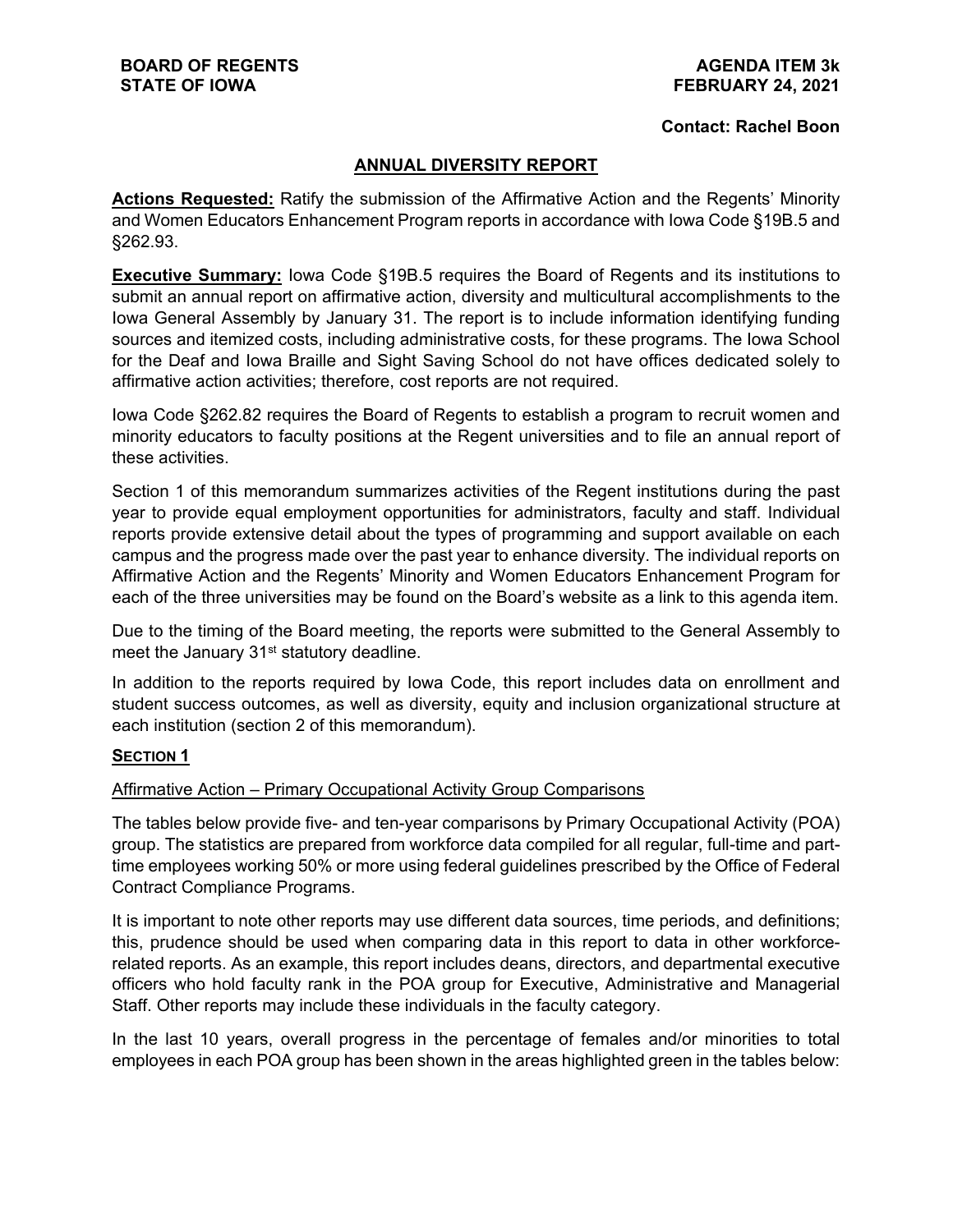| ANNUAL AFFIRMATIVE ACTION REPORT COMPARISONS                   |           |        |               |          |              |           |        |                    |                 |       |           |        |                  |                 |       |
|----------------------------------------------------------------|-----------|--------|---------------|----------|--------------|-----------|--------|--------------------|-----------------|-------|-----------|--------|------------------|-----------------|-------|
| UNIVERSITY OF IOWA                                             |           |        |               |          |              |           |        |                    |                 |       |           |        |                  |                 |       |
| October 31, 2010<br><b>Primary Occupational Activity Group</b> |           |        |               |          |              |           |        | September 30, 2015 |                 |       |           |        | October 31, 2020 |                 |       |
|                                                                | Workforce | Female | <b>T</b> otal | Minority | <b>Total</b> | Workforce | Female | Total              | <b>Minority</b> | Total | Workforce | Female | Total            | <b>Minority</b> | Total |
| Executive / Administrative / Managerial Staff                  | 358       | 129    | 36.0%         | 28       | 7.8%         | 371       | 157    | 42.3%              | 20              | 5.4%  | 377       | 188    | 49.9%            | 53              | 14.1% |
| Tenured and Tenure Track Faculty                               | 1.455     | 465    | 32.0%         | 271      | 18.6%        | 1,417     | 467    | 33.0%              | 297             | 21.0% | 1,318     | 447    | 33.9%            | 306             | 23.2% |
| Non-Tenure Track Faculty                                       | 761       | 372    | 48.9%         | 125      | 16.4%        | 1,075     | 544    | 50.6%              | 226             | 21.0% | 1.445     | 749    | 51.8%            | 350             | 24.2% |
| Professional and Scientific Staff                              | 7.587     | 5.406  | 71.3%         | 537      | 7.1%         | 9,458     | 6.802  | 71.9%              | 812             | 8.6%  | 11.403    | 8.281  | 72.6%            | 1,112           | 9.8%  |
| Secretarial and Clerical Staff                                 | 2.176     | 1.852  | 85.1%         | 92       | 4.2%         | 1,621     | .347   | 83.1%              | 96              | 5.9%  | 1.143     | 904    | 79.1%            | 114             | 10.0% |
| Technical and Paraprofessional Staff                           | 576       | 409    | 71.0%         | 47       | 8.2%         | 720       | 563    | 78.2%              | 83              | 11.5% | 933       | 741    | 79.4%            | 150             | 16.1% |
| <b>Skilled Crafts Staff</b>                                    | 359       | 22     | 6.1%          | 20       | 5.6%         | 349       | 19     | 5.4%               | 161             | 4.6%  | 251       | 14     | 5.6%             | 11              | 4.4%  |
| Service and Maintenance Staff                                  | 1.780     | 926    | 52.0%         | 271      | 15.2%        | 1.970     | .063   | 54.0%              | 427             | 21.7% | 2.140     | 1.206  | 56.4%            | 647             | 30.2% |
| Total                                                          | 15.052    | 9,581  | 63.7%         | 1.391    | 9.2%         | 16.981    | 10.962 | 64.6%              | 1.977           | 11.6% | 19.010    | 12.530 | 65.9%            | 2.743           | 14.4% |
|                                                                |           |        |               |          |              |           |        |                    |                 |       |           |        |                  |                 |       |

| <b>IOWA STATE UNIVERSITY</b>                  |                  |        |       |          |       |           |                    |              |                 |       |           |                  |       |                 |       |  |
|-----------------------------------------------|------------------|--------|-------|----------|-------|-----------|--------------------|--------------|-----------------|-------|-----------|------------------|-------|-----------------|-------|--|
| <b>Primary Occupational Activity Group</b>    | October 31, 2010 |        |       |          |       |           | September 30, 2015 |              |                 |       |           | October 31, 2020 |       |                 |       |  |
|                                               | Workforce        | Female | Total | Minority | Tota  | Workforce | Female             | <b>Total</b> | <b>Minority</b> | Total | Workforce | Female           | Total | <b>Minority</b> | Total |  |
| Executive / Administrative / Managerial Staff | 370              | 143    | 38.6% | 30       | 8.1%  | 430       | 189                | 44.0%        | 37              | 8.6%  | 591       | 305              | 51.6% | 45              | 7.6%  |  |
| Tenured and Tenure Track Faculty              | 1.200            | 354    | 29.5% | 250      | 20.8% | 1.285     | 422                | 32.8%        | 341             | 26.5% | 1.279     | 423              | 33.1% | 359             | 28.1% |  |
| Non-Tenure Track Faculty                      | 434              | 243    | 56.0% | 55       | 12.7% | 584       | 331                | 56.7%        | 95              | 16.3% | 597       | 335              | 56.1% | 98              | 16.4% |  |
| Professional and Scientific Staff             | 1.921            | 957    | 49.8% | 242      | 12.6% | 2.308     | 1.182              | 51.2%        | 289             | 12.5% | 3.062     | 1.742            | 56.9% | 521             | 17.0% |  |
| Secretarial and Clerical Staff                | 943              | 855    | 90.7% | 32       | 3.4%  | 802       | 700                | 87.3%        | 43              | 5.4%  | 397       | 336              | 84.6% | 18              | 4.5%  |  |
| Technical and Paraprofessional Staff          | 145              | 89     | 61.4% |          | 4.1%  | 196       | 112                | 57.1%        | 15              | 7.7%  | 185       | 123              | 66.5% |                 | 5.9%  |  |
| <b>Skilled Crafts Staff</b>                   | 264              | 12     | 4.5%  |          | 1.1%  | 314       | 38                 | 12.1%        | 9               | 2.9%  | 138       |                  | 1.4%  |                 | 1.4%  |  |
| Service and Maintenance Staff                 | 519              | 257    | 49.5% | 43       | 8.3%  | 425       | 213                | 50.1%        | 38              | 8.9%  | 616       | 273              | 44.3% | 721             | 11.7% |  |
| Total                                         | 5.796            | 2.910  | 50.2% | 661      | 11.4% | 6.344     | 3.187              | 50.2%        | 867             | 13.7% | 6.865     | 3.539            | 51.6% | 1.126           | 16.4% |  |
|                                               |                  |        |       |          |       |           |                    |              |                 |       |           |                  |       |                 |       |  |

| UNIVERSITY OF NORTHERN IOWA                   |                    |        |               |                 |              |                  |                  |                    |                 |       |                  |          |       |          |       |
|-----------------------------------------------|--------------------|--------|---------------|-----------------|--------------|------------------|------------------|--------------------|-----------------|-------|------------------|----------|-------|----------|-------|
| <b>Primary Occupational Activity Group</b>    | September 30, 2010 |        |               |                 |              |                  |                  | September 30, 2015 |                 |       | October 31, 2020 |          |       |          |       |
|                                               | <b>Workforce</b>   | Female | <b>T</b> otal | <b>Minority</b> | <b>Total</b> | <b>Workforce</b> | Female           | <b>Total</b>       | <b>Minority</b> | Total | Workforce        | Female I | Total | Minority | Total |
| Executive / Administrative / Managerial Staff | 98                 | 40     | 40.8%         |                 | 7.1%         | 94               | 46               | 48.9%              | 6               | 6.4%  | 107              | 54       | 50.5% | 12       | 11.2% |
| Tenured and Tenure Track Faculty              | 547                | 232    | 42.4%         | 76              | 13.9%        | 503              | 227              | 45.1%              | 78              | 15.5% | 417              | 199      | 47.7% | 82       | 19.7% |
| Non-Tenure Track Faculty                      | 30                 | 19     | 63.3%         |                 | 3.3%         | 47               | 30               | 63.8%              | 4               | 8.5%  | 60               | 33       | 55.0% | 6        | 10.0% |
| Professional and Scientific Staff             | 578                | 328    | 56.7%         | 51              | 8.8%         | 622              | 352              | 56.6%              | 43              | 6.9%  | 618              | 344      | 55.7% | 67       | 10.8% |
| Secretarial and Clerical Staff                | 255                | 248    | 97.3%         | 14              | 5.5%         | 227              | 221              | 97.4%              | 12              | 5.3%  | 190              | 181      | 95.3% | 12       | 6.3%  |
| Technical and Paraprofessional Staff          | 23                 |        | 21.7%         |                 | 17.4%        | 16               |                  | 25.0%              | $\mathcal{P}$   | 12.5% | 20               |          | 15.0% |          | 15.0% |
| <b>Skilled Crafts Staff</b>                   | 56                 |        | 8.9%          |                 | 5.4%         | 57               |                  | 5.3%               | 3               | 5.3%  | 48               |          | 4.2%  |          | 4.2%  |
| Service and Maintenance Staff                 | 240                | 128    | 53.3%         | 28              | 11.7%        | 223              | 108 <sub>1</sub> | 48.4%              | 26              | 11.7% | 209              | 92       | 44.0% | 32       | 15.3% |
| Total                                         | .827               | .005   | 55.0%         | 184             | 10.1%        | 1.789            | 991              | 55.4%              | 174             | 9.7%  | 1.669            | 908      | 54.4% | 216      | 12.9% |

| <b>IOWA SCHOOL FOR THE DEAF</b>               |                    |        |        |          |              |                    |        |              |                 |                  |           |        |        |                 |       |
|-----------------------------------------------|--------------------|--------|--------|----------|--------------|--------------------|--------|--------------|-----------------|------------------|-----------|--------|--------|-----------------|-------|
| <b>Primary Occupational Activity Group</b>    | September 30, 2010 |        |        |          |              | September 30, 2015 |        |              |                 | October 31, 2020 |           |        |        |                 |       |
|                                               | Workforce          | Female | Total  | Minority | <b>Total</b> | <b>Workforce</b>   | Female | <b>Total</b> | <b>Minority</b> | Total            | Workforce | Female | Total  | <b>Minority</b> | Total |
| Executive / Administrative / Managerial Staff |                    |        | 25.0%  |          | 0.0%         |                    |        | 20.0%        |                 | 0.0%             |           |        | 40.0%  |                 | 0.0%  |
| Tenured and Tenure Track Faculty              |                    |        | 0.0%   |          | 0.0%         |                    |        | 0.0%         |                 | 0.0%             |           |        | 0.0%   |                 | 0.0%  |
| Non-Tenure Track Faculty                      | 38                 | 36     | 94.7%  |          | 0.0%         | 34                 | 30     | 88.2%        |                 | 0.0%             | 30        | 26     | 86.7%  |                 | 0.0%  |
| Professional and Scientific Staff             | 35                 | 26     | 74.3%  |          | 2.9%         | 41                 | 29     | 70.7%        |                 | 2.4%             | 39        | 28     | 71.8%  |                 | 5.1%  |
| Secretarial and Clerical Staff                |                    | 4      | 100.0% |          | 25.0%        |                    |        | 100.0%       |                 | 0.0%             |           |        | 100.0% |                 | 0.0%  |
| Technical and Paraprofessional Staff          | 21                 | 20     | 95.2%  |          | 4.8%         | 25                 | 19     | 76.0%        |                 | 4.0%             | 21        | 171    | 81.0%  |                 | 4.8%  |
| <b>Skilled Crafts Staff</b>                   |                    |        | 0.0%   |          | 0.0%         |                    |        | 0.0%         |                 | 0.0%             |           |        | 0.0%   |                 | 0.0%  |
| Service and Maintenance Staff                 | 19                 | q      | 47.4%  |          | 15.8%        | 14                 |        | 50.0%        | 2               | 14.3%            |           |        | 50.0%  |                 | 8.3%  |
| Total                                         | 127                | 96     | 75.6%  |          | 4.7%         | 127                | 89     | 70.1%        |                 | 3.1%             | 117       | 84     | 71.8%  |                 | 3.4%  |
|                                               |                    |        |        |          |              |                    |        |              |                 |                  |           |        |        |                 |       |

| IOWA BRAILLE AND SIGHT SAVING SCHOOL          |           |        |                                          |                 |       |                 |        |              |                 |                  |           |           |        |                 |       |
|-----------------------------------------------|-----------|--------|------------------------------------------|-----------------|-------|-----------------|--------|--------------|-----------------|------------------|-----------|-----------|--------|-----------------|-------|
| <b>Primary Occupational Activity Group</b>    |           |        | September 30, 2010<br>September 30, 2015 |                 |       |                 |        |              |                 | October 31, 2020 |           |           |        |                 |       |
|                                               | Workforce | Female | Total                                    | <b>Minority</b> | Total | Workforce       | Female | <b>Total</b> | <b>Minority</b> | Total            | Workforce | Female    | Total  | <b>Minority</b> | Total |
| Executive / Administrative / Managerial Staff |           | 3      | 60.0%                                    |                 | 0.0%  |                 |        | 66.7%        |                 | 0.0%             |           |           | 66.7%  |                 | 0.0%  |
| Tenured and Tenure Track Faculty              |           |        | 0.0%                                     |                 | 0.0%  | 48              | 38     | 0.0%         |                 | 0.0%             |           |           | 0.0%   |                 | 0.0%  |
| Non-Tenure Track Faculty                      | 47        | 38     | 80.9%                                    |                 | 0.0%  |                 |        | 0.0%         |                 | #DIV/0!          | 56        | 47        | 83.9%  |                 | 1.8%  |
| Professional and Scientific Staff             |           | 5      | 83.3%                                    |                 | 0.0%  |                 |        | 100.0%       |                 | 0.0%             |           |           | 66.7%  |                 | 0.0%  |
| Secretarial and Clerical Staff                |           | 6      | 100.0%                                   |                 | 0.0%  |                 |        | 100.0%       |                 | 0.0%             |           |           | 100.0% |                 | 0.0%  |
| Technical and Paraprofessional Staff          | 16        | 14     | 87.5%                                    |                 | 0.0%  |                 |        | 0.0%         |                 | 0.0%             |           |           | 100.0% |                 | 0.0%  |
| <b>Skilled Crafts Staff</b>                   |           |        | 0.0%                                     |                 | 0.0%  |                 |        | 0.0%         |                 | 0.0%             |           |           | 0.0%   |                 | 0.0%  |
| Service and Maintenance Staff                 | 13        |        | 53.8%                                    |                 | 0.0%  | 12 <sub>1</sub> |        | 41.7%        |                 | 8.3%             |           |           | 60.0%  |                 | 0.0%  |
| Total                                         | 93        | 73     | 78.5%                                    |                 | 0.0%  | 72              | 53     | 73.6%        |                 | 2.8%             | 73        | <b>60</b> | 82.2%  |                 | 1.4%  |
|                                               |           |        |                                          |                 |       |                 |        |              |                 |                  |           |           |        |                 |       |

| <b>TOTAL REGENT INSTITUTIONS</b>              |                               |        |       |                 |                    |           |                 |       |                 |                  |           |                 |       |                 |       |
|-----------------------------------------------|-------------------------------|--------|-------|-----------------|--------------------|-----------|-----------------|-------|-----------------|------------------|-----------|-----------------|-------|-----------------|-------|
| <b>Primary Occupational Activity Group</b>    | September 30/October 31, 2010 |        |       |                 | September 30, 2015 |           |                 |       |                 | October 31, 2020 |           |                 |       |                 |       |
|                                               | Workforce                     | Female | Total | <b>Minority</b> | Total              | Workforce | Female          | Total | <b>Minority</b> | Total            | Workforce | Female          | Total | <b>Minority</b> | Total |
| Executive / Administrative / Managerial Staff | 835                           | 316    | 37.8% | 65              | 7.8%               | 903       | 395             | 43.7% | 63              | 7.0%             | 1.083     | 551             | 50.9% | 110             | 10.2% |
| Tenured and Tenure Track Faculty              | 3,202                         | 1,051  | 32.8% | 597             | 18.6%              | 3.253     | ,154            | 35.5% | 717             | 22.0%            | 3.014     | 1,069           | 35.5% | 747             | 24.8% |
| Non-Tenure Track Faculty                      | 1.310                         | 708    | 54.0% | 181             | 13.8%              | 1,740     | 935             | 53.7% | 325             | 18.7%            | 2.188     | .190            | 54.4% | 455             | 20.8% |
| Professional and Scientific Staff             | 10.127                        | 6,722  | 66.4% | 831             | 8.2%               | 12.432    | 8,368           | 67.3% | .145            | 9.2%             | 15.125    | 10.397          | 68.7% | 1.702           | 11.3% |
| Secretarial and Clerical Staff                | 3.384                         | 2,965  | 87.6% | 139             | 4.1%               | 2.658     | 2.276           | 85.6% | 151             | 5.7%             | 1.739     | 1.430           | 82.2% | 144             | 8.3%  |
| Technical and Paraprofessional Staff          | 781                           | 537    | 68.8% | 58              | 7.4%               | 958       | 698             | 72.9% | 101             | 10.5%            | 1.161     | 886             | 76.3% | 165             | 14.2% |
| <b>Skilled Crafts Staff</b>                   | 685                           | 39     | 5.7%  | 26              | 3.8%               | 725       | 60 <sub>1</sub> | 8.3%  | 28              | 3.9%             | 442       | 18 <sup>1</sup> | 4.1%  | 15 <sub>l</sub> | 3.4%  |
| Service and Maintenance Staff                 | 2.571                         | .327   | 51.6% | 345             | 13.4%              | 2.644     | .396            | 52.8% | 494             | 18.7%            | 2,982     | 1,580           | 53.0% | 752             | 25.2% |
| Total                                         | 22.895                        | 13.665 | 59.7% | 2.242           | 9.8%               | 25.313    | 15.282          | 60.4% | 3.024           | 11.9%            | 27.734    | 17.121          | 61.7% | 4.090           | 14.7% |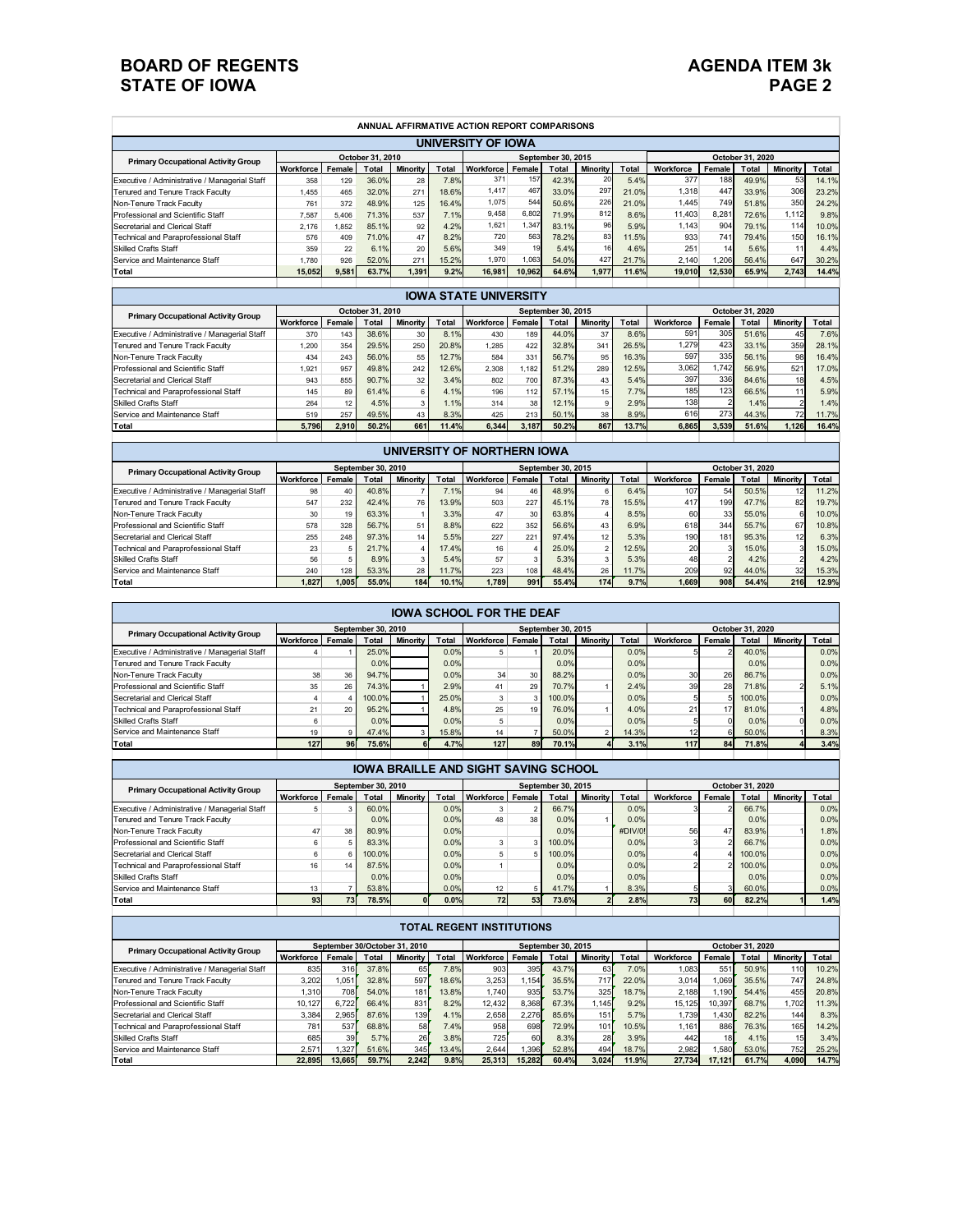#### Affirmative Action – Peer Group Comparisons

Affirmative action efforts put forth by the Regent universities are geared toward meeting or exceeding goals set for occupational categories based upon the availability for each job group within specific geographic areas. Availability in recruitment pools is a major factor in affirmative action.

Recruitment for faculty is on a national or even international basis. In the past, the Board has asked how peer group institutions compare to the Regent universities. Comparison data on the percentages of women and minorities in the faculty ranks at peer institutions is provided below.

This data originates from the Integrated Post-Secondary Data System (IPEDS) and reflects only full-time faculty for Fall 2019; data provided on page 4 reflects faculty with appointments 50% and greater in Fall 2020. Workforce data as portrayed in the tables on page 4 are not available for peer institutions.

| <b>Full-Time Tenured and Tenure Track - Fall 2019</b> |                                 |                 |  |  |  |  |  |  |  |  |  |
|-------------------------------------------------------|---------------------------------|-----------------|--|--|--|--|--|--|--|--|--|
|                                                       | <b>Percent</b><br><b>Female</b> | <b>Percent</b>  |  |  |  |  |  |  |  |  |  |
|                                                       |                                 | <b>Minority</b> |  |  |  |  |  |  |  |  |  |
| <b>University of lowa</b>                             | 33.94%                          | 20.89%          |  |  |  |  |  |  |  |  |  |
| Peer Group Average                                    | 36.15%                          | 25.01%          |  |  |  |  |  |  |  |  |  |
| <b>Iowa State University</b>                          | 32.76%                          | 25.41%          |  |  |  |  |  |  |  |  |  |
| Peer Group Average*                                   | 34.40%                          | 24.40%          |  |  |  |  |  |  |  |  |  |
| <b>University of Northern lowa</b>                    | 46.40%                          | 19.30%          |  |  |  |  |  |  |  |  |  |
| Peer Group Average**                                  | 43.70%                          | 21.40%          |  |  |  |  |  |  |  |  |  |

\**Due to COVID-19, IPEDS has a delay in data. Percentage used for Peer Group Average is from fall 2018 data. Once available, peer group average data for fall 2019 will be provided.* 

*\*\*Due to COVID-19, IPEDS has a delay in data. Institutional Research & Effectiveness individually reached out to their peers for this information and received a response rate of 4/10. Once available, peer group average data for fall 2019 will be provided.*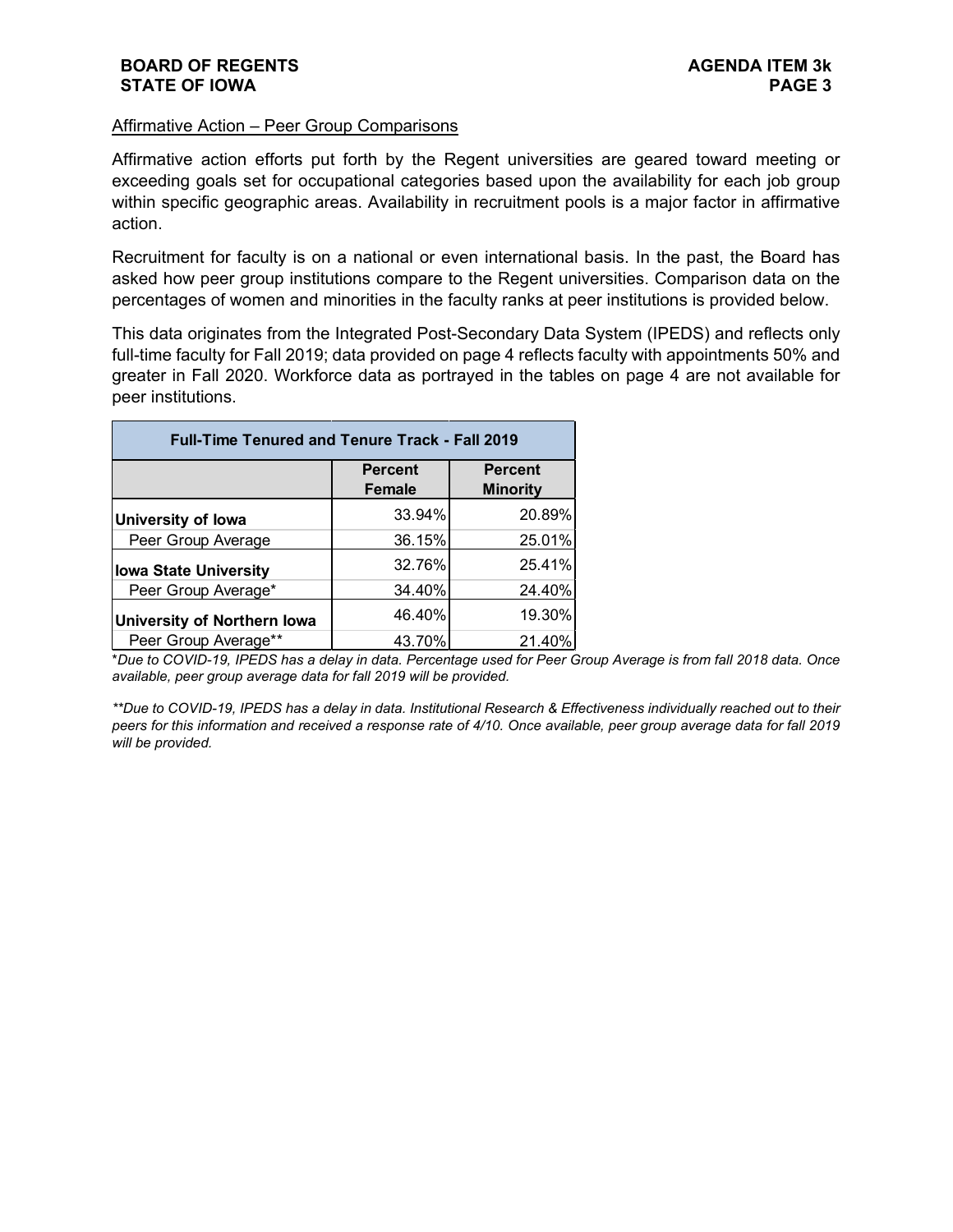| Affirmative Action – Funding Sources and Itemized Costs |
|---------------------------------------------------------|
|                                                         |

| AFFIRMATIVE ACTION REVENUES AND EXPENDITURES - FY 2020 |                                         |                 |                          |                |  |  |  |  |  |  |  |
|--------------------------------------------------------|-----------------------------------------|-----------------|--------------------------|----------------|--|--|--|--|--|--|--|
|                                                        | SUI Office of Equal ISU Office of Equal |                 | <b>UNI Office of</b>     |                |  |  |  |  |  |  |  |
|                                                        | Opportunity and                         | Opportunity and | <b>Compliance and</b>    |                |  |  |  |  |  |  |  |
|                                                        | <b>Diversity</b>                        | Diversity*      | <b>Equity Management</b> | <b>Total</b>   |  |  |  |  |  |  |  |
| <b>REVENUES</b>                                        |                                         |                 |                          |                |  |  |  |  |  |  |  |
| <b>State Appropriations</b>                            |                                         |                 |                          |                |  |  |  |  |  |  |  |
| <b>General Fund</b>                                    | \$490,171                               | \$481,411       | \$39,636                 | \$1,011,218    |  |  |  |  |  |  |  |
| Other                                                  |                                         |                 |                          |                |  |  |  |  |  |  |  |
| <b>State Appropriations - Subtotal</b>                 | \$490,171                               | \$481,411       | \$39,636                 | \$1,011,218    |  |  |  |  |  |  |  |
| <b>Other Revenues</b>                                  |                                         |                 |                          |                |  |  |  |  |  |  |  |
| <b>Federal Support</b>                                 |                                         |                 |                          | 0              |  |  |  |  |  |  |  |
| Interest                                               |                                         |                 |                          | 0              |  |  |  |  |  |  |  |
| <b>Tuition and Fees</b>                                |                                         |                 |                          | $\overline{0}$ |  |  |  |  |  |  |  |
| <b>Reimbursed Indirect Costs</b>                       |                                         |                 |                          | 0              |  |  |  |  |  |  |  |
| Sales and Services                                     |                                         |                 |                          | $\overline{0}$ |  |  |  |  |  |  |  |
| Other Income                                           |                                         |                 |                          | 0              |  |  |  |  |  |  |  |
| <b>Other Revenues - Subtotal</b>                       | \$0                                     | \$0             | \$0                      | \$0            |  |  |  |  |  |  |  |
| <b>Total Revenues</b>                                  | \$490,171                               | \$481,411       | \$39,636                 | \$1,011,218    |  |  |  |  |  |  |  |
| <b>EXPENDITURES</b>                                    |                                         |                 |                          |                |  |  |  |  |  |  |  |
| <b>Salaries</b>                                        |                                         |                 |                          |                |  |  |  |  |  |  |  |
| Faculty and Institutional Officers Salaries            |                                         |                 | \$0                      | \$0            |  |  |  |  |  |  |  |
| Professional and Scientific Staff Salaries             | \$452,889                               | \$463,911       | \$32,581                 | 949,381        |  |  |  |  |  |  |  |
| <b>General Service Staff Salaries</b>                  |                                         |                 | \$0                      | 0              |  |  |  |  |  |  |  |
| <b>Hourly Wages</b>                                    | \$4.612                                 |                 | \$3,320                  | 7,932          |  |  |  |  |  |  |  |
| Labor in Transfers                                     |                                         |                 | \$0                      | 0              |  |  |  |  |  |  |  |
| Vacancy Factor                                         |                                         |                 | \$0                      | $\Omega$       |  |  |  |  |  |  |  |
| Salaries - Subtotal                                    | \$457,501                               | \$463,911       | \$35,901                 | \$957,313      |  |  |  |  |  |  |  |
| Other                                                  |                                         |                 |                          |                |  |  |  |  |  |  |  |
| Professional and Scientific Staff Supplies             | \$32,670                                | \$17,500        | \$3,735                  | \$53,905       |  |  |  |  |  |  |  |
| <b>Library Acquistions</b>                             |                                         |                 |                          | 0              |  |  |  |  |  |  |  |
| Rentals                                                |                                         |                 |                          | 0              |  |  |  |  |  |  |  |
| <b>Utilities</b>                                       |                                         |                 |                          | $\overline{0}$ |  |  |  |  |  |  |  |
| <b>Building Repairs</b>                                |                                         |                 |                          | $\Omega$       |  |  |  |  |  |  |  |
| Auditor of State Reimbursement                         |                                         |                 |                          | $\Omega$       |  |  |  |  |  |  |  |
| Aid to Individuals                                     |                                         |                 |                          | $\Omega$       |  |  |  |  |  |  |  |
| <b>Other - Subtotal</b>                                | \$32.670                                | \$17.500        | \$3.735                  | \$53,905       |  |  |  |  |  |  |  |
| <b>Total Expenditures</b>                              | \$490.171                               | \$481.411       | \$39,636                 | \$1.011.218    |  |  |  |  |  |  |  |

*\*ISU's report of revenues and expenditures reflects the salaries/benefits of staff related to affirmative action efforts and the affirmative action plan. It does not reflect the entire budget of the Office of Equal Opportunity.* 

# **SECTION 2**

**National context for diversity, equity and inclusion work**: Efforts of the past several years to advance diversity, equity and inclusion work at colleges and universities around the country were continuing in earnest when the world was struck by a pandemic that has disproportionately impacted people of color and people with low-income. Campuses worked to provide resources so students would both be safe and not lose progress towards degree completion. This included financial support, mental health resources, broadband and housing support, and healthcare resources that are critical when striving for equitable educational outcomes.

<span id="page-3-0"></span>Protests for racial justice across the nation and world lent additional significance to the work of diversity, equity and inclusion professionals on campuses in the past year. The imperative of providing equitable opportunities, closing achievement gaps, supporting faculty and staff, and ensuring institutions reflect the values they espouse has never been greater. Organizations such as the Association of Public Land-Grant Universities and the Association of State Colleges and Universities support members through national initiatives<sup>[1](#page-3-0)</sup> that build institutional capacity and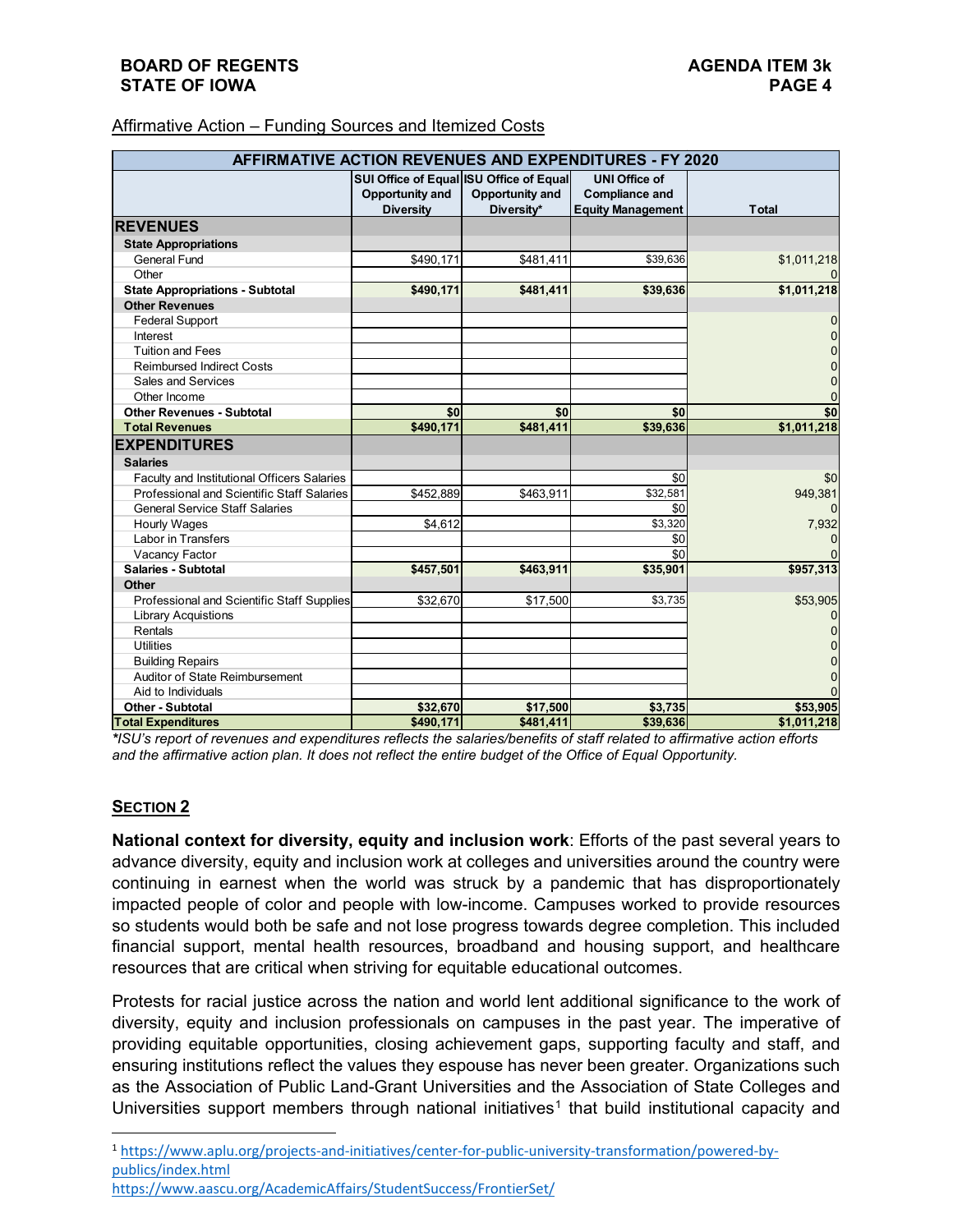provide networks of support for each of Iowa's public universities. In addition, the Chief Diversity Officers from each Regent university serve as resources for each other throughout the year.

**University organization and framework:** Each university has organized the work of diversity, equity and inclusion in a somewhat different way that reflects the varied structures and strategies in place and permits them to have effective campus engagement and action. Below is a brief description of each, as well as an organizational chart of key staff.

## **Iowa State University**

In alignment with the institutional imperative to make Iowa State a national leader in creating a welcoming and inclusive campus environment, the aim is to promote critical thinking; responsible management of people; professional skills development; innovation in research, teaching and learning; and the constructive expression of divergent viewpoints.

The efforts to establish positive internal and external relationships with individuals, businesses, community based organizations and governmental agencies are in support of the university's mission. As a land-grant institution, Iowa State wholeheartedly supports the mission of sharing knowledge beyond the campus borders; efforts are aimed at enhancing the living, working and learning experiences from central campus throughout central Iowa and beyond.



# **University of Iowa**

The Division of Diversity, Equity, and Inclusion (DDEI) is led by the executive officer for diversity, equity, and inclusion and associate vice president (EO-DEI), who reports to the president and the provost. DDEI provides leadership and resources to support the university's diversity, equity, and inclusion goals, as articulated in its Strategic Plan 2016-2021, and helps to coordinate central diversity, equity, and inclusion efforts and inform the UI community about campus opportunities. DDEI units also assist efforts to recruit and retain students, faculty, and staff. The units' primary goal is to enhance a welcoming, respectful, and inclusive campus environment for all.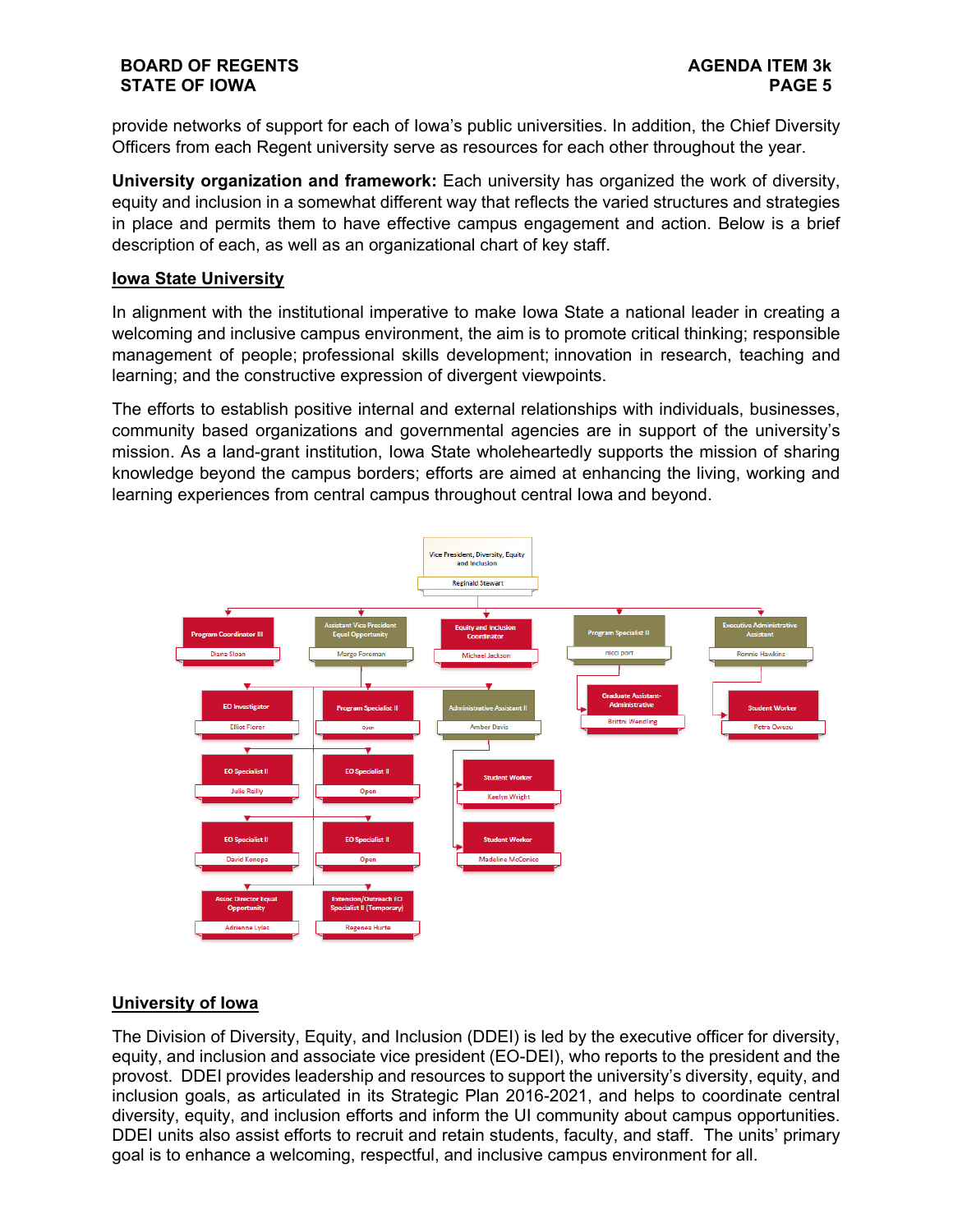Three units comprise DDEI: Equal Opportunity and Diversity (EOD), the Center for Diversity and Enrichment (CDE), and Diversity Resources (DR). With the expertise of these units, DDEI provides skill-building opportunities; maintains compliance with laws, regulations, and policies; supports academic success for college students who are underrepresented minorities; and encourages K-12 students to attend college. DDEI collaborates closely with many campus partners to advance diversity, equity, and inclusion.



# **University of Northern Iowa**

The University hired its inaugural Chief Diversity Officer (CDO) in spring 2016. Prior to employing a CDO, the University had in place a Director for Multicultural Education who oversaw the day-today operations and programming out of the Center for Multicultural Education. The primary focus for the position and the center had been on students. In spring 2017, that position, which had been vacant for at least 18 months, was filled. Soon after, the University hired an Assistant Director of the CME. Within the same division but not directly affiliated with the CME were Student Accessibility Services (SAS), the LGBT\* Center, and the Center for Military Veteran Student Services (MVSS). In 2018, the Vice President for Student Affairs brought together the CME, the LGBT\* Center (now known as the Center for Gender and Sexuality Services (GSS)), and the Center for MVSS, under the title of Center for Diversity, Inclusion and Social Justice (DIS). The Director for Multicultural Education is now the Director for DIS.

The CDO reports to the President, while the centers listed in the above paragraph are housed in the Division of Student Affairs. The Director for DIS reports to the VP for Student Affairs. SAS is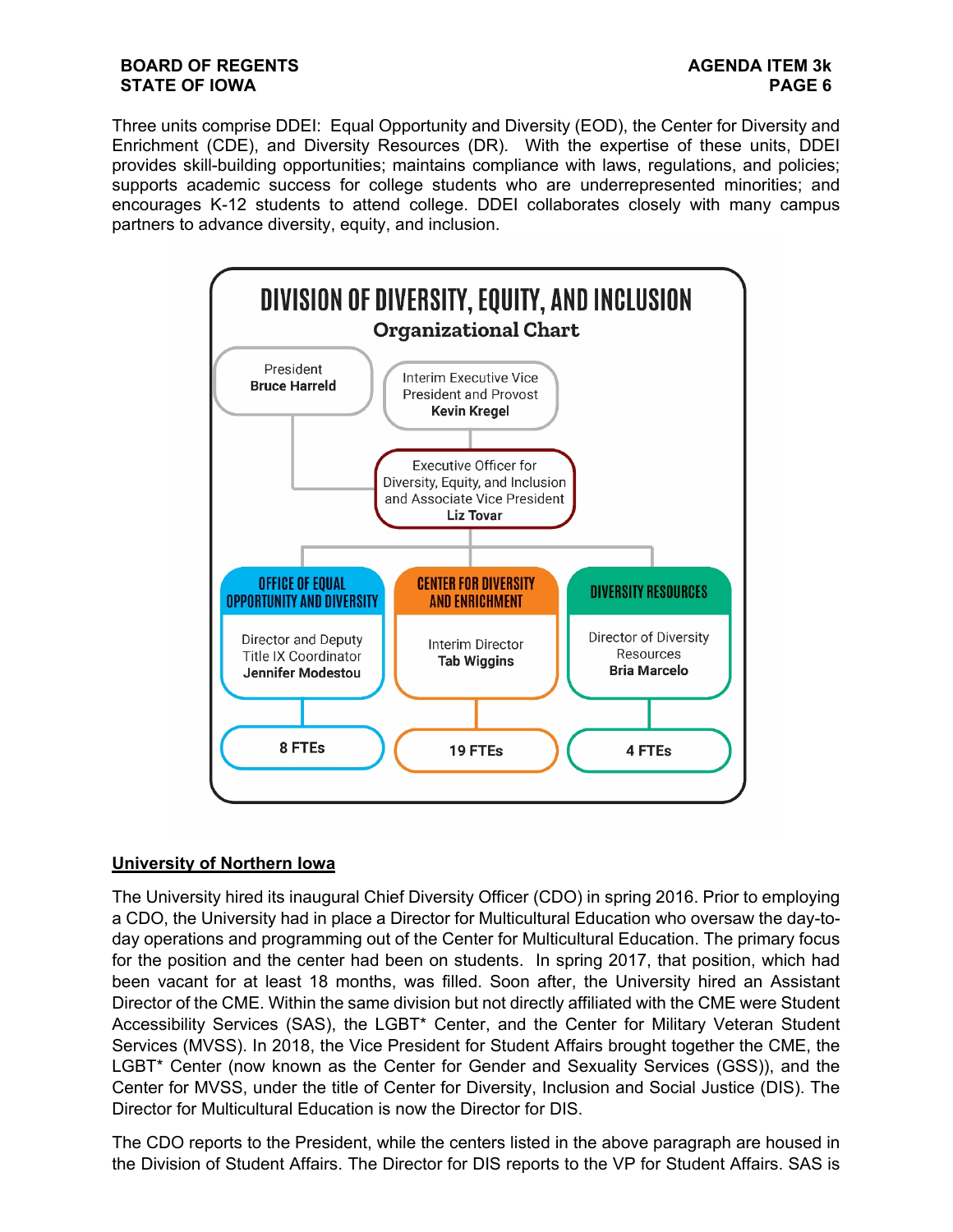led by the Associate Dean of Students/Accessibility Services and reports to the Dean of Students who reports to the VP for Student Affairs.

There is no official relationship or reporting structure between the CDO and any of the centers listed in this section. The positions and centers do, however, work together regularly.

Several offices at UNI have employees who are charged with diversity efforts. In the Office of Admissions there is an Assistant Director for Diversity Recruitment who supervises a single Admissions Counselor. In the Office of Financial Aid, there is a Financial Aid Counselor for Diversity and Retention. Both of these offices are housed in the Division of Academic Affairs and work with the CDO but have no official relationship to the position.

In DIS there is a recently established Retention and Mentoring Coordinator, and new programming for first-year students of color, designed to increase the chances that the students will have successful experiences at UNI.

The Office of Compliance and Equity Management takes in and resolves reports issues of discrimination and bias based on protected class. The office also is responsible for the annual Affirmative Action Plan.

In the Donald O. Rod Library, a Library Assistant spends 30 percent of her time on diversityrelated efforts and programming for the Library. This individual reports to the Dean of the Library. There is no official relationship between the CDO and this position.

Significant work that ultimately affects diversity is completed by staff in the UNI Center for Urban Education (UNICUE), situated in nearby Waterloo, an Iowa city with one of the highest percentages of residents of color. UNICUE houses most of UNI's TRIO programs. The center's work, while not directly aimed at diversity, does have significant impact in that area.

The Center for Violence Prevention conducts diversity work focused on preventing violence against women. It is housed in the Division of Academic Affairs, and led by a Director who supervises a graduate assistant and an undergraduate.



**Student data:** In Fall 2020, the Regent universities continued the trend of increasing the percent of enrolled students who identify as a racial/ethnic minority to 16.4% (figure 1). Fall-to-fall retention remained flat (figure 2), while four-year graduation rates of underrepresented minorities increased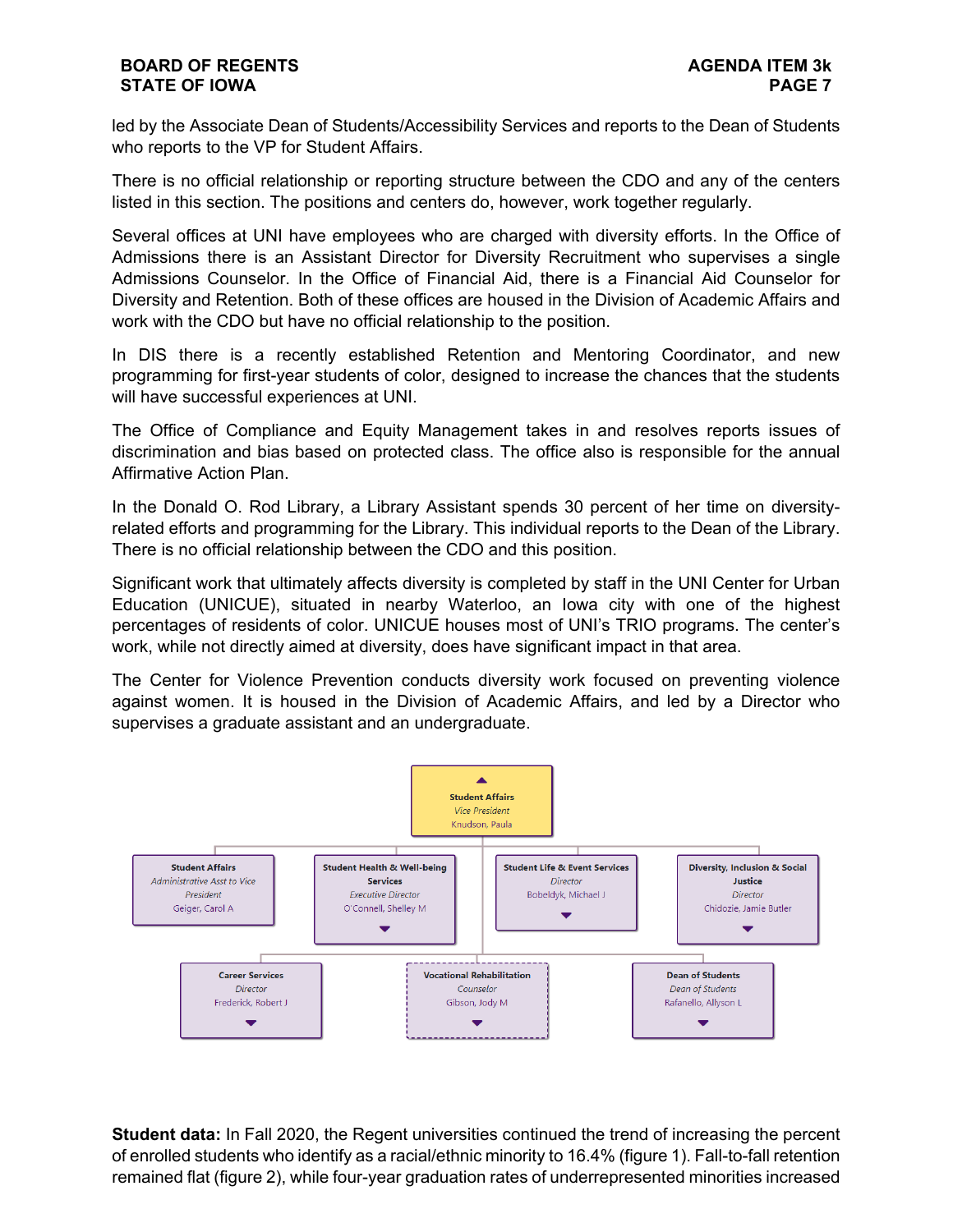by one percentage point to 41% (figure 3), the six-year graduation rate for this group dropped by three percentage points to 61% (figure 4). While the enrollment and retention numbers are positive signals in the midst of the pandemic, the graduation rates largely preceded that time period and the six-year rate lost ground in the effort to close the achievement gap. So while the Regent institutions outperform the national graduation rates in every single racial/ethnic category (figure 5), the persistent gaps continue to require attention.

Each campus continues to focus efforts on eliminating student success gaps, and the Chief Diversity officers will discuss this and many other campus-based efforts to support students, faculty and staff in a presentation to the Board.

# **Figure 1**





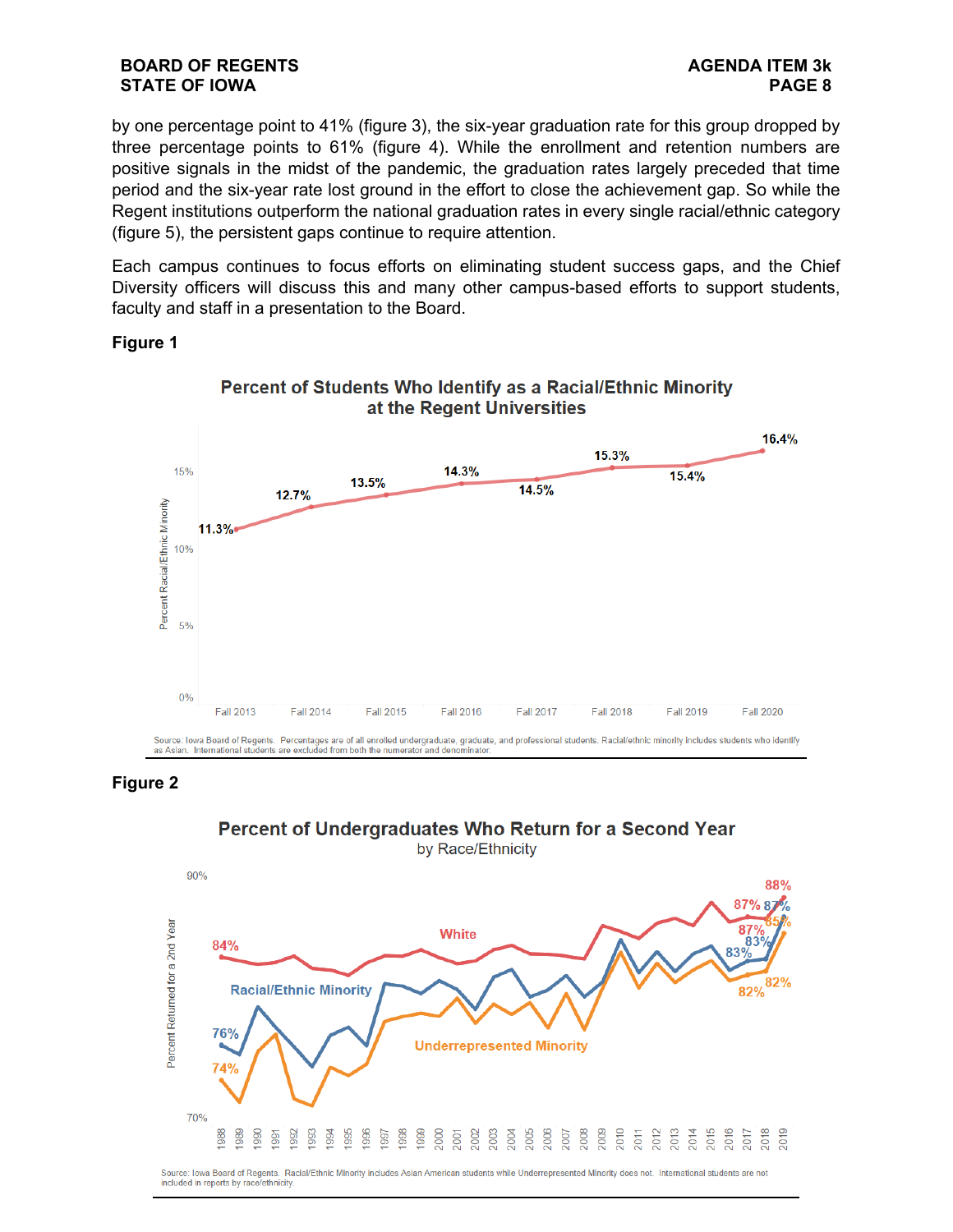## **Figure 3**



# **Figure 4**